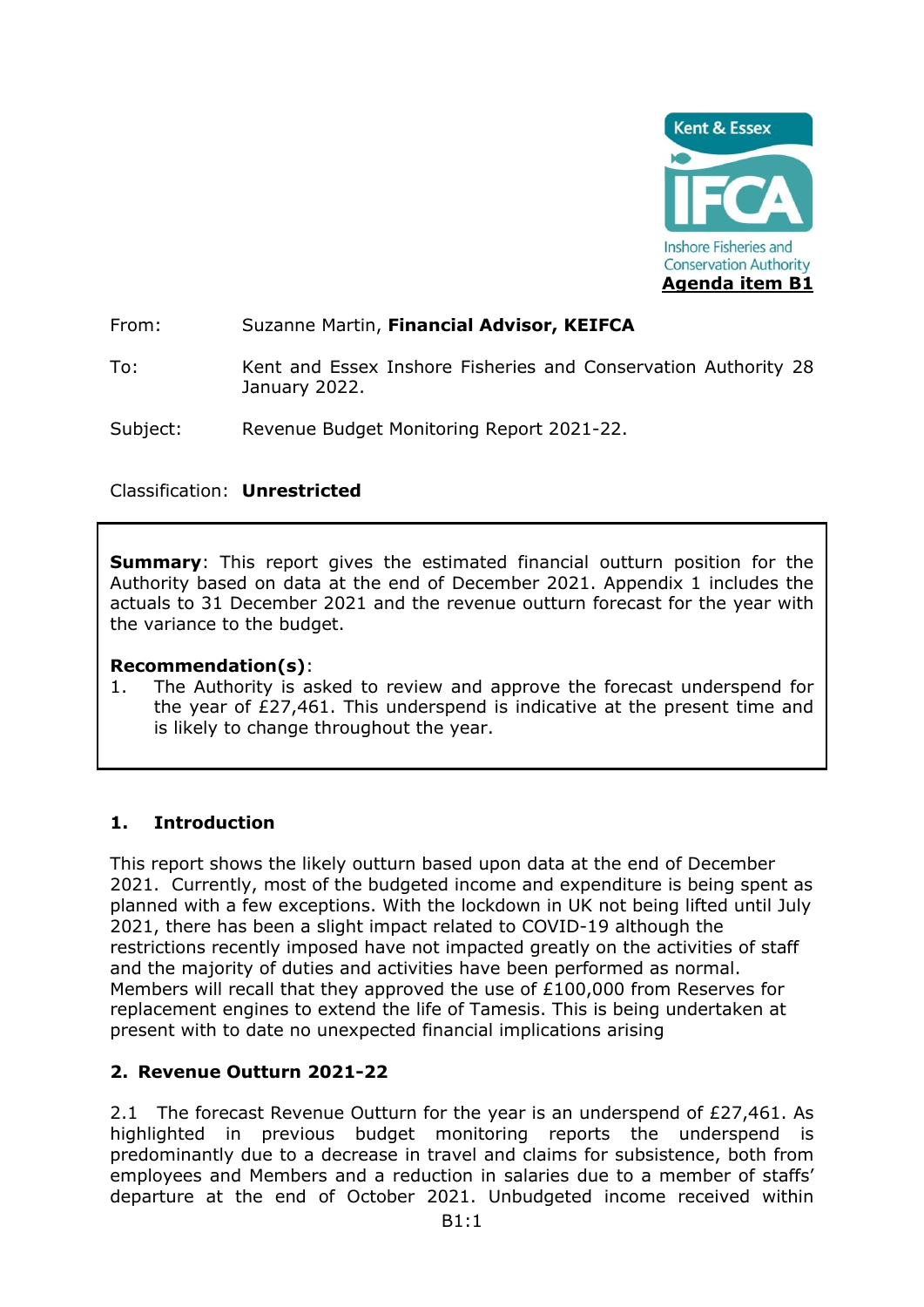2021/22 of £3,000 was obtained from Cefas for the hire of Tamesis for two days together with payment of £8,065 from Natural England as a contribution to survey work undertaken on the Goodwin Sands MCZ. There is some unbudgeted expenditure in respect of works which were required to upgrade the KEIFCA website and repairs have also been required to Nereus which were not anticipated.

Members will note that there is a projected overspend on fuel for Vigilant and Nerissa. At the time their budget was set fuel was costed at a much lower level to the amounts currently being paid (0.47ppl diesel and 0.52ppl petrol in Jan 2021, now 0.69ppl diesel and 0.66ppl petrol) which have had a significant effect on the amounts paid out.

Officers have been in discussion with the landlords of the Essex office with regard to a new lease which has now been agreed with provision for substantial refurbishment of the offices to be undertaken by the owners. As part of the terms, officers will be replacing the existing containers that are currently in use for storage of boat equipment, seized gear and freezers. One of these containers is required to be purchased within this financial year due to the condition of the existing one with the financial implication shown in the table below.

| <b>Budget Heading</b>     | <b>Reason(s) for Variation</b>                                        | <b>Amount</b><br>(variation<br>from<br>budget) | <b>Amount</b><br>(generated<br>revenue &<br>proceeds)<br>£ |
|---------------------------|-----------------------------------------------------------------------|------------------------------------------------|------------------------------------------------------------|
| <b>Salaries</b>           | Staff member left in October.                                         |                                                |                                                            |
|                           | Anticipated gap between                                               |                                                |                                                            |
|                           | departure & recruitment for the<br>remainder of the financial year.   | $-10,055$                                      |                                                            |
| Protective Clothing       | A large volume of PPE was                                             |                                                |                                                            |
|                           | purchased in previous financial                                       |                                                |                                                            |
|                           | year due to COVID-19.                                                 | $-1,952$                                       |                                                            |
| Travel &                  | Reduction in anticipated travel                                       |                                                |                                                            |
| Subsistence               | using own vehicles/public                                             |                                                |                                                            |
| Uniforms                  | transport                                                             | $-8,381$                                       |                                                            |
| Repairs, alterations      | Reduced need to replace uniform.<br>New container required to replace | $-945$                                         |                                                            |
| and maintenance           | existing on site                                                      |                                                |                                                            |
| of buildings              |                                                                       |                                                |                                                            |
| including fixtures        |                                                                       |                                                |                                                            |
| and fittings              |                                                                       | 7,198                                          |                                                            |
| <b>Energy Costs</b>       | Reduced use of Brightlingsea                                          |                                                |                                                            |
|                           | office year to date & no charge for                                   |                                                |                                                            |
|                           | gas in Kent.                                                          | $-1,460$                                       |                                                            |
| <b>Rental and Service</b> | Budget figure was inaccurately                                        |                                                |                                                            |
| Charges                   | based on 10 months lease rather<br>than 12 months.                    | 2,719                                          |                                                            |
| <b>Harbour Dues</b>       | Additional mooring fees in                                            |                                                |                                                            |
|                           | Brightlingsea harbour for Tamesis                                     |                                                |                                                            |
|                           | tender                                                                | 1,098                                          |                                                            |
| Fuel and oil              | Increase in fuel costs combined                                       | 4,827                                          |                                                            |

2.2 The main variances of spend against budget are detailed in the table below and can be seen in detail in Appendix 1.